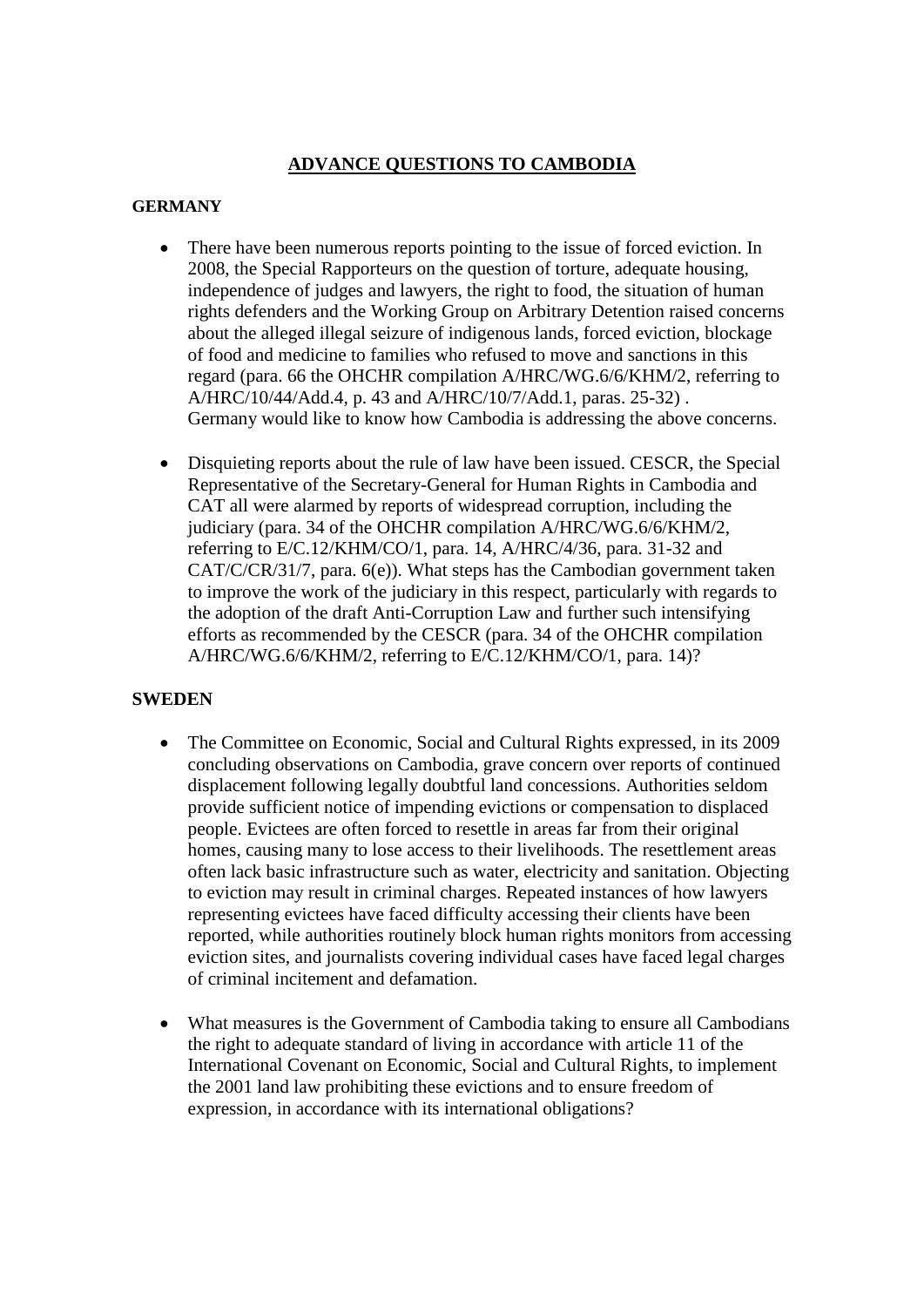- Credible reports demonstrate a need for legal reforms for the protection of human rights in Cambodia. An independent and impartial judiciary is necessary for such protection. Although the Cambodian constitution guarantees an independent judiciary, recurring shortcomings have been reported in practice. The Report of the Special Rapporteur on the situation of human rights in Cambodia has mentioned reports that the Government regularly interferes with the judicial system by instructing prosecutors and judges how to handle specific cases.
- Can the Government of Cambodia elaborate on what measures it is taking to ensure the independence of the judiciary system?

## **UNITED KINGDOM OF GREAT BRITAIN AND NORTHERN IRELAND**

- The UK welcomes the steps the Royal Government of Cambodia has taken to engage with civil society during the Universal Periodic Review process. How does the Government plan to continue this dialogue, and to broaden it to include the full range of civil society, for example, professional groups, trade unions and the private sector, as well as Non Governmental Organisations?
- Could you tell us if following the adoption of the new penal code, you can provide any guidance on the scope and application of the laws on disinformation and defamation, and, can you confirm that these laws will not be used in relation to the media and that journalists will always be dealt with under the press law?
- Can you inform us of the outcome of the Government's recent reviews of pretrial detention, and elaborate on what measures the Government will be taking to reduce the periods spent in prison before a case comes to trial?
- Could you please tell us what consultations the Cambodian Government has undertaken, or plans to undertake, in relation to the new policy on relocations from land required for development, and what steps are being taken to bring mechanisms to resolve land disputes into effect?
- Could you please explain what further measures are planned by the Government to safeguard indigenous people's land rights?
- The UK welcomes the steps taken to establish a national human rights body. What is the timetable for the establishment of this body and how does the Government of Cambodia believe its independence can be guaranteed?
- Could you please tell us what steps the Government is taking to raise understanding and awareness of human rights standards in the civil service and local government?
- Could you share with us how the Government will manage the follow-up to the Universal Periodic Review, and, who will be responsible for oversight of implementation, monitoring and reporting?